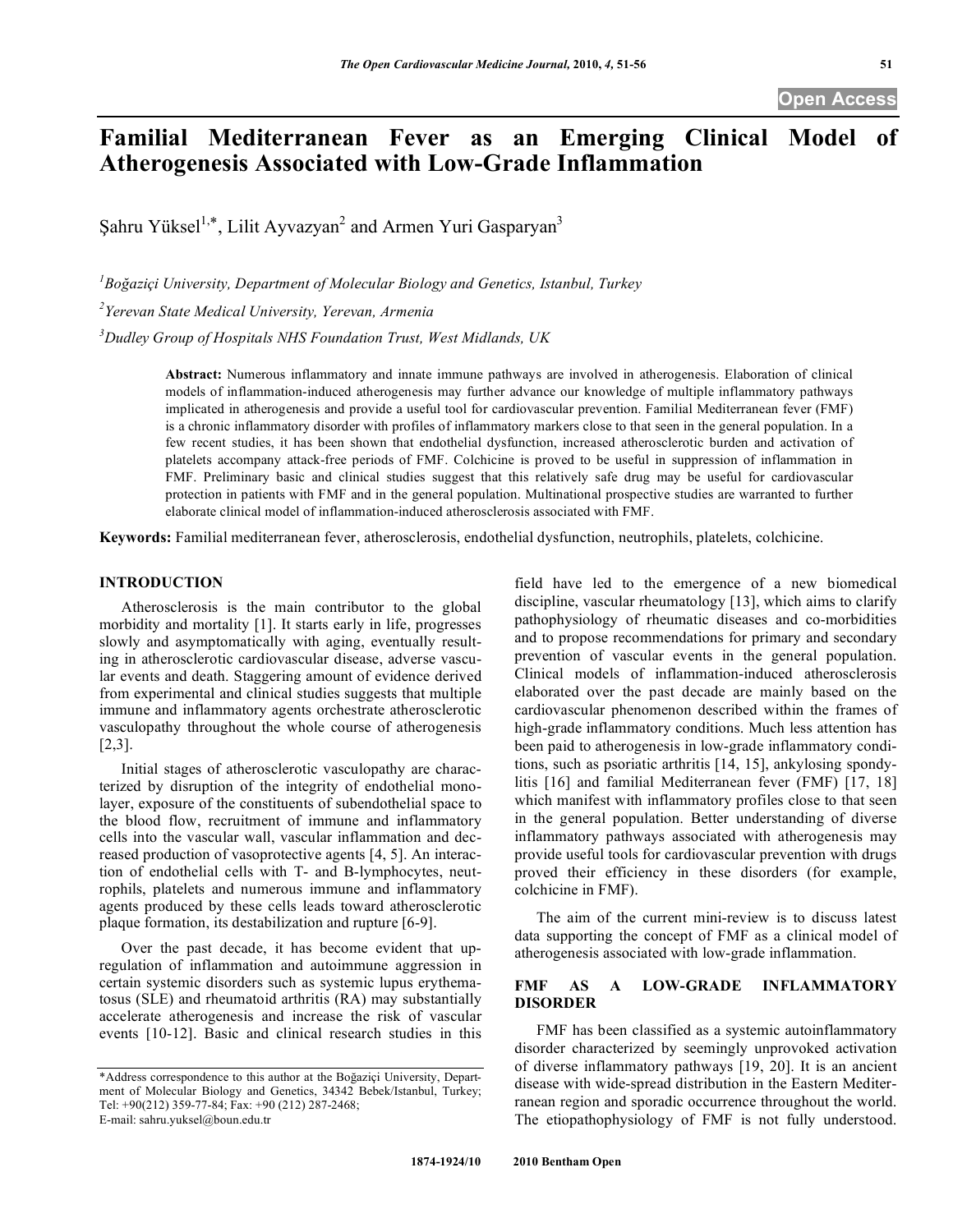However, it is largely recognized as an autosomal recessive trait associated with missense mutations in the MEditerranean FeVer (MEFV) gene located on the short arm of chromosome 16 [21]. The gene is predominantly expressed in neutrophils [22]. The mutant pyrin protein encoded by the MEFV gene contains 781 amino acids and 4 domains (pyrin N-terminal, B-BOX type zinc finger, Coiled Coil and B30.2 C-terminal). The B30.2 domain encoded by the last,  $10^{th}$ exon of the MEFV gene which is the location of all severe mutations (M694V, M694I, M680I) [21]. These mutations are responsible for dysregulation of apoptosis and inflammation due to the reduced ability of the mutated pyrin protein to modulate activity of inflammasome and interleukin-1beta (IL-1beta) [19]. Importantly, the same mutations were found responsible for subclinical inflammation in apparently healthy subjects [23, 24] and were associated with myocardial infarction (MI) in the general population [25], severe course of inflammation with arthritis in inflammatory bowel disease [26], vascular involvement in Behçet's disease (BD) [27].

The hallmark of FMF is a self-limiting febrile attack of polyserositis followed by attack-free period. In a large proportion of patients symptom-free intervals of the disease are characterized by subclinical inflammation with overproduction of C-reactive protein (CRP), serum amyloid A (SAA) and other acute-phase reactants [28,29]. During attack-free periods, patients with FMF may still experience arthritis, myalgia, autonomic dysregulation with altered cardiovascular reactivity [30] and other cardiovascular symptoms related to persistent subclinical inflammation [18]. Importantly, recent studies with cardiovascular imaging techniques identified signs of diastolic dysfunction and microvascular coronary pathology which were correlated with elevated levels of CRP during attack-free period [31, 32]. Clinical significance of coronary pathology in FMF was also highlighted in a few previous reports of coronary vasculitis, transient left bundle branch block and MI associated with inflammation in FMF [33-35].

Persistent inflammation in FMF may cause endothelial dysfunction, atherothrombosis and systemic amyloidosis, all of which share some genetic, immunological and morphological features [36]. Systemic amyloidosis is the most dreadful manifestation of the disease which define its outcome [37, 38]. Rarely, amyloidosis in FMF affects the myocardium and coronary vessels [39-41].

## **ENDOTHELIAL DYSFUNCTION IN FMF**

Endothelial cells play a crucial role in the migration of activated neutrophils into the subendothelial space and in the initiation of the vessel wall inflammation [42]. Endothelial adhesion molecules, such as intercellular adhesion molecule-1 (ICAM-1) and vascular cell adhesion molecule-1 (VCAM-1), facilitate cellular interactions between neutrophils, T- and B-lymphocytes, monocytes/macrophages, endothelial cells, whereas neutrophils, as an abundant source of oxygen reactive species and proteolytic enzymes, act against endothelial cell junctions, thus opening route toward vascular smooth muscle cell [43]. This basic mechanism of endothelial dysfunction initiated by neutrophils underlies diverse disorders associated with inflammation [44, 45] and may play even more active role in FMF.

Though vasculopathic cellular and molecular agents are not fully explored within the frames of FMF, neutrophils are believed to be the main inflammatory cells implicated in endothelial dysfunction, oxidative stress and overproduction of adhesion molecules in this disorder [46]. Neutrophils of patients with FMF may remain hyperactive during attackfree period due to the sustained overproduction of interleukins-17 (IL-17) and -18 (IL-18) [47]. Of note, IL-18 is one of the main pro-inflammatory cytokines, exerting its proatherogenic effects *via* inflammasome activation and release of adhesion molecules [48], secretion of interferon-gamma [49] and upregulation of other pro-inflammatory cytokines (e.g., interleukin-8 [IL-8]) [50].

It has been shown that attack-free period in FMF is characterized by ongoing endothelial damage with elevation of circulating markers of endothelial dysfunction such as thrombomodulin [51], adrenomedullin and nitrite [52]. Elevated CRP [53] and vascular endothelial growth factor [54, 55] can be considered as direct contributors to the vascular damage and endothelial dysfunction in FMF.

#### **PROTHROMBOTIC STATE IN FMF**

Over the past few years, several reports have been published, linking subclinical inflammation with markers of hypercoagulation and thrombosis in FMF [56-60]. As a result, it has become possible to formulate hypothesis which considers FMF as a prothrombotic disorder [57]. Interestingly, implications of the MEFV gene in thrombosis have not been investigated in FMF, but its common mutations have been associated with the susceptibility to venous thrombosis in BD [61].

Hypercoagulation in attack-free period in FMF was characterized by shortened prothrombin time and thrombin time, decreased protein C activity and elevation of prothrombin fragment F1+2 [56]. Besides, in one study, platelet activation was documented by an increase of the size of circulating platelets during the same period in FMF [62]. However, in another similar study, there was no difference in platelet function among patients with FMF and healthy controls which was interpreted as a positive (anti-platelet) effect of colchicine therapy [63].

It should be emphasized that platelet activation is an essential link between inflammatory, thrombotic and atherogenic pathways [64]. Activated platelets interact with neutrophils and endothelial cells and through the release of P-selectin and other pro-inflammatory agents facilitate participation of immune cells in vascular inflammation and atherogenesis [65].

In this regard, further studies are warranted to investigate interaction of platelets with markers of inflammation derived from other cells (e.g., IL-8, neutrophilic enzymes, CRP) and to determine vascular predictive value of activated platelets in FMF.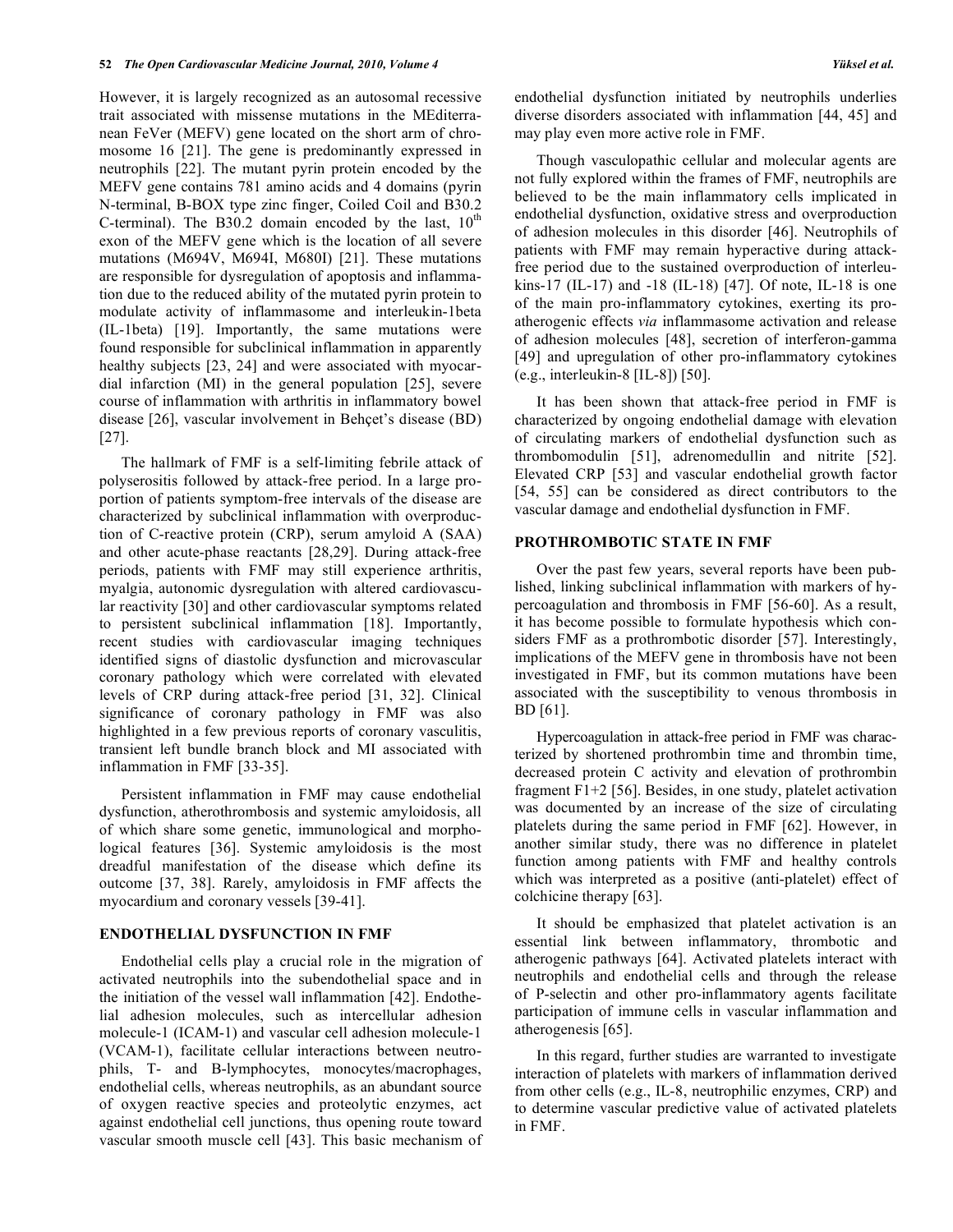#### **ATHEROSCLEROTIC BURDEN IN FMF**

Surrogate markers of atherosclerosis, such as the carotid artery intima-media thickness (IMT) has emerged as an useful tool for assessment of the burden of atherosclerosis and efficiency of cardiovascular therapies [66]. In most studies, the observed association of circulating inflammatory markers with an increased carotid artery IMT in chronic inflammatory disorders led to a conclusion that these disorders are associated with accelerated atherosclerosis and heightened risk of atherothrombotic events [67].

Atherosclerotic burden measured by the carotid artery IMT was also assessed in patients with FMF [17, 68-71]. Intima-media thickening was associated with elevation of SAA and fibrinogen during attack-free period [17]. None of the studies investigating carotid atherosclerosis in FMF found an increase of the prevalence of atherosclerotic plaques which was seen in high-grade inflammatory disorders (e.g., SLE, RA). The latter can be interpreted as a result of less aggressive course of atherosclerosis in FMF [71]. It is, however, possible to speculate that colchicine therapy was responsible for less aggressive course of atherogenesis in the most studies in FMF. Prospective studies with the patients examined for atherosclerotic burden at baseline (when the diagnosis is made and colchicine administered) and at several time-points of the long-term follow-up, most probably, will ascertain whether colchicine affects the course of atherogenesis in FMF.

### **COLCHICINE THERAPY AND ATHEROGENESIS**

Colchicine is an alkaloid derived from the plant *Colchicum autumnale*. Extract of the plant has been successfully used for the treatment of gouty arthritis for centuries [72]. Also, colchicine has been demonstrated effectiveness in various inflammatory and (auto)immune disorders (e.g., liver cirrhosis, necrotizing vasculitis, BD, psoriasis, scleroderma, sarcoidosis, thrombocytopenic purpura, pericarditis, skin diseases with neutrophils infiltration) [72, 73]. However, the first report on successful treatment of attacks of FMF with colchicine published in 1972 [74] and large clinical trials [75, 76] distinguished colchicine as a drug of choice for prevention of attacks and amyloidosis in FMF. As a result, nowadays, regular colchicine intake at a dose of 1-2 mg/day is considered as a relatively safe and effective therapeutic option for the suppression of inflammation and prevention of inflammatory co-morbidities in FMF [77].

The main mechanism of action of colchicine, favoring its use in FMF, is dependent on selective accumulation in neutrophils, disruption of polymerization of microtubules, and suppression of neutrophils chemotaxis [78]. Colchicine alters expression of the MEFV [79] and other genes regulating inflammatory pathways [80] exerts anti-cytokinergic and fibrolytic effects [81, 82] further expanding its use in inflammatory disorders (most notably in recurrent pericarditis [83]).

Preliminary data suggest that anti-inflammatory profile of colchicine may have cardiovascular implications in FMF. In a 6-month colchicine trial, patients with FMF at preamyloidal and early amyloidal stages demonstrated significant improvement of diastolic function [84]. In another retrospective study with a large cohort of FMF patients (n=290) regularly treated with colchicine the prevalence of ischemic heart disease (IHD) and established cardiovascular risk factors were comparable to that of healthy controls [85].

Promising results of the studies on anti-inflammatory and cardioprotective effects of colchicine in FMF made it possible to investigate benefits of colchicine in patients with cardiovascular disease with elevated levels of inflammatory markers. In particular, in a one-month study with 44 patients with stable IHD and elevated CRP (>2.0 mg/L), colchicine (1 mg/day) significantly lowered CRP without side effects [86]. Unfortunately, owing to the safety concerns, there are no long-term studies which could clarify whether the observed effect on CRP has implications in terms of reducing vascular events.

Established short-term anti-inflammatory effects and safety profile of colchicine may however have implications for prevention of restenosis in patients undergoing percutaneous transluminal angioplasty. Although clinical evidence to support this hypothesis is non-existent (perhaps due to the safety concerns), one recent experimental study on angioplasty of iliofemoral arteries in dogs demonstrated safety and dose-dependent potential of colchicine in preventing intimal hyperplasia within 2 weeks of the drug therapy [87]. Importantly, further studies in different animal models of angioplasty at coronary and other vascular sites with different regimes of colchicine therapy (oral intake, local application, low, moderate, high doses) are warranted before clinical studies.

## **CONCLUSIONS**

Preliminary studies suggest that attack-free periods of FMF are characterized by subclinical inflammation and associated endothelial dysfunction, increased atherosclerotic burden and platelets activation. Colchicine demonstrated relatively safe anti-inflammatory potential which seems potentially useful for amelioration of endothelial function, suppression of prothrombotic pathways and decrease of atherosclerotic burden (Fig. **1**). The effects of colchicine on cardiovascular morbidity and mortality have not been studied prospectively. Nevertheless, clinical experience on regular colchicine therapy accumulated over the past decades suggests that in populations of patients exposed to colchicine from early stages of the disease (e.g., the patients from Israel) the prevalence of IHD is not higher than that in the general population [85]. Moreover, in most previous retrospective studies, those on regular colchicine therapy were free of established cardiovascular risk factors, such as dyslipidemia and hypertension. Given the differences in clinical manifestations, cardiovascular risk profiles and responsiveness to colchicine in populations of FMF patients from different countries, multinational prospective studies with emphasis on established and novel risk factors and vascular events in FMF are recommended.

New opportunities for targeted use of cardiovascular and disease-modifying drugs in FMF and other low-grade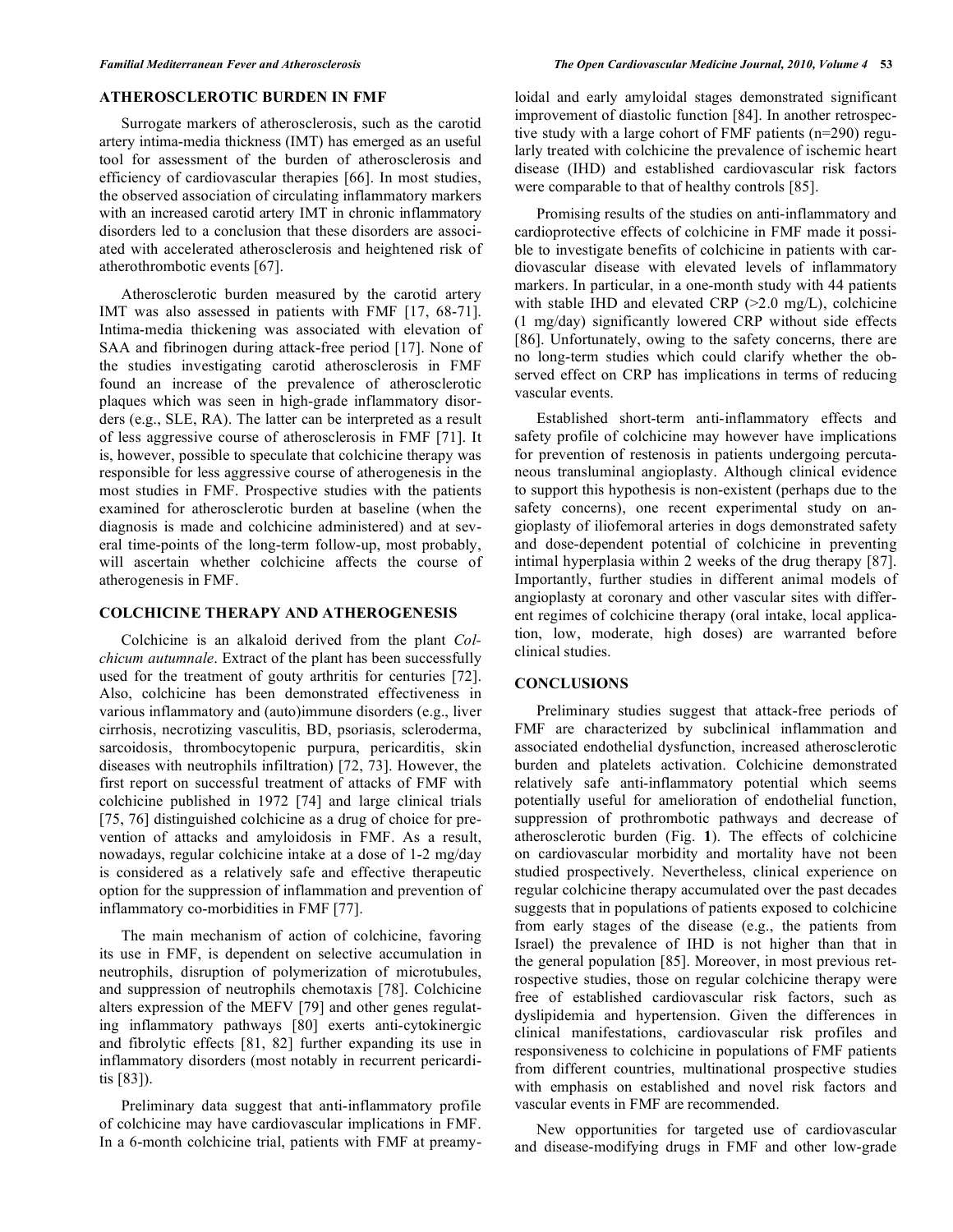

**Fig. (1).** Potential implications of colchicine therapy in atherogensis in FMF.

inflammatory disorders may emerge with future prospective studies specifically looking at cardiovascular risk profiles in association with several inflammatory (IL-1beta, IL-6, IL-8, TNF-alpha, IL-18) and genetic markers (the MEFV gene mutations).

### **REFERENCES**

- [1] Lopez AD, Mathers CD, Ezzati M, Jamison DT, Murray CJ. Global and regional burden of disease and risk factors, 2001: systematic analysis of population health data. Lancet 2006; 367: 1747-57.
- [2] Libby P. Inflammation in atherosclerosis. Nature 2002; 420: 868- 74.
- [3] Ikeda U. Inflammation and coronary artery disease. Curr Vasc Pharmacol 2003; 1: 65-70.
- [4] Ferri C, Croce G, Cofini V, *et al*. C-reactive protein: interaction with the vascular endothelium and possible role in human atherosclerosis. Curr Pharm Des 2007; 13: 1631-45.
- [5] Nakou ES, Liberopoulos EN, Milionis HJ, Elisaf MS. The role of C-reactive protein in atherosclerotic cardiovascular disease: an overview. Curr Vasc Pharmacol 2008; 6: 258-70.
- [6] Ley K, Laudanna C, Cybulsky MI, Nourshargh S. Getting to the site of inflammation: the leukocyte adhesion cascade updated. Nat Rev Immunol 2007; 7: 678-89.
- [7] Schäfer A, Bauersachs J. Endothelial dysfunction, impaired endogenous platelet inhibition and platelet activation in diabetes and atherosclerosis. Curr Vasc Pharmacol 2008; 6: 52-60.
- [8] McNicol A, Israels SJ. Beyond hemostasis: the role of platelets in inflammation, malignancy and infection. Cardiovasc Hematol Disord Drug Targets 2008; 8: 99-117.
- [9] Galkina E, Ley K. Immune and inflammatory mechanisms of atherosclerosis (\*). Annu Rev Immunol 2009; 27: 165-97.
- [10] Shoenfeld Y, Gerli R, Doria A, *et al*. Accelerated atherosclerosis in autoimmune rheumatic diseases. Circulation 2005; 112: 3337- 47.
- [11] Montecucco F, Mach F. Common inflammatory mediators orchestrate pathophysiological processes in rheumatoid arthritis and atherosclerosis. Rheumatology (Oxford) 2009; 48: 11-22.
- [12] Kaplan MJ. Management of cardiovascular disease risk in chronic inflammatory disorders. Nat Rev Rheumatol 2009; 5: 208-17.
- [13] Szekanecz Z, Koch AE. Vascular involvement in rheumatic diseases: 'vascular rheumatology'. Arthritis Res Ther 2008; 10: 224.
- [14] Alexandroff AB, Pauriah M, Camp RD, Lang CC, Struthers AD, Armstrong DJ. More than skin deep: atherosclerosis as a systemic manifestation of psoriasis. Br J Dermatol 2009; 161: 1-7.
- [15] Gisondi P, Girolomoni G. Psoriasis and atherothrombotic diseases: disease-specific and non-disease-specific risk factors. Semin Thromb Hemost 2009; 35: 313-24.
- [16] Mathieu S, Joly H, Baron G, *et al*. Trend towards increased arterial stiffness or intima-media thickness in ankylosing spondylitis patients without clinically evident cardiovascular disease. Rheumatology (Oxford) 2008; 47: 1203-7.
- [17] Bilginer Y, Ozaltin F, Basaran C, *et al*. Evaluation of intima media thickness of the common and internal carotid arteries with inflammatory markers in familial Mediterranean fever as possible predictors for atherosclerosis. Rheumatol Int 2008; 28: 1211-6.
- [18] Gasparyan AY, Ugurlucan M. The emerging issue of cardiovascular involvement in familial Mediterranean fever. Arch Med Sci 2008; 4: 465-7.
- [19] Chae JJ, Aksentijevich I, Kastner DL. Advances in the understanding of familial Mediterranean fever and possibilities for targeted therapy. Br J Haematol 2009; 146: 467-78.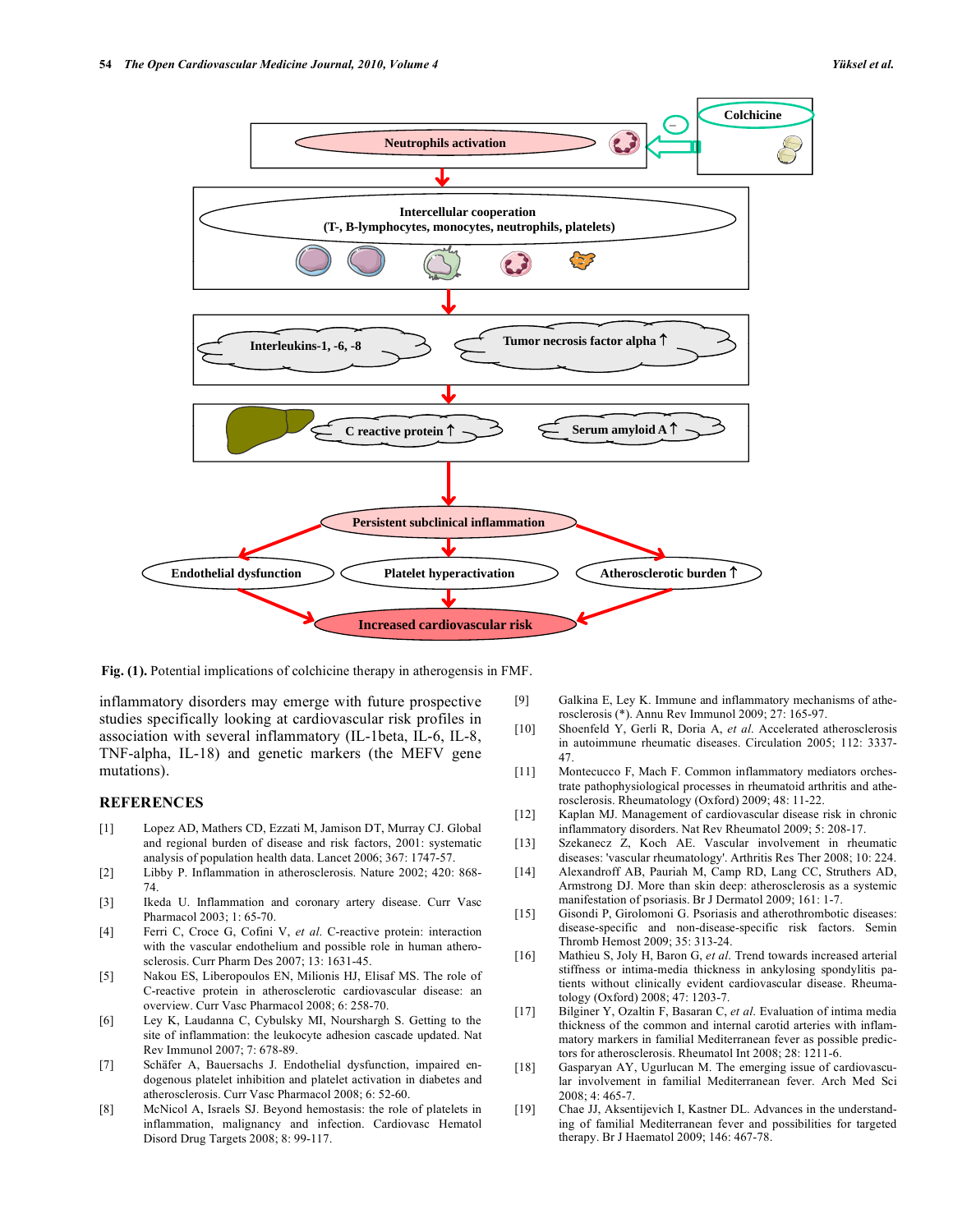#### [20] Gattorno M, La Regina M, Martini A, Manna R. An update on autoinflammatory diseases. New concepts for new and old diseases. Clin Exp Rheumatol 2009; 27: 354-65.

- [21] Fonnesu C, Cerquaglia C, Giovinale M, *et al*. Familial Mediterranean Fever: a review for clinical management. Joint Bone Spine 2009; 76: 227-33.
- [22] Centola M, Wood G, Frucht DM, *et al*. The gene for familial Mediterranean fever, MEFV, is expressed in early leukocyte development and is regulated in response to inflammatory mediators. Blood 2000; 95: 3223-31.
- [23] Ozen S, Bakkaloglu A, Yilmaz E, *et al*. Mutations in the gene for familial Mediterranean fever: do they predispose to inflammation? J Rheumatol 2003; 30: 2014-8.
- [24] Kalyoncu M, Acar BC, Cakar N, *et al*. Are carriers for MEFV mutations "healthy"? Clin Exp Rheumatol 2006; 24 (5 Suppl 42): S120-2.
- [25] Candore G, Balistreri CR, Grimaldi MP, *et al*. Opposite role of proinflammatory alleles in acute myocardial infarction and longevity: results of studies performed in a Sicilian population. Ann NY Acad Sci 2006; 1067: 270-5.
- [26] Giaglis S, Mimidis K, Papadopoulos V, *et al*. Increased frequency of mutations in the gene responsible for familial Mediterranean fever (MEFV) in a cohort of patients with ulcerative colitis: evidence for a potential disease-modifying effect? Dig Dis Sci 2006; 51: 687-92.
- [27] Atagunduz P, Ergun T, Direskeneli H. MEFV mutations are increased in Behçet's disease (BD) and are associated with vascular involvement. Clin Exp Rheumatol 2003; 21 (4 Suppl 30): S35-7.
- [28] Lachmann HJ, Sengül B, Yavuzşen TU, *et al*. Clinical and subclinical inflammation in patients with familial Mediterranean fever and in heterozygous carriers of MEFV mutations. Rheumatology (Oxford) 2006; 45: 746-50.
- [29] Korkmaz C, Ozdogan H, Kasapçopur O, Yazici H. Acute phase response in familial Mediterranean fever. Ann Rheum Dis 2002;  $61:79-81.$
- [30] Rozenbaum M, Naschitz JE, Yudashkin M, *et al*. Cardiovascular reactivity score for the assessment of dysautonomia in familial Mediterranean fever. Rheumatol Int 2004; 24: 147-52.
- [31] Caliskan M, Gullu H, Yilmaz S, *et al*. Impaired coronary microvascular function in familial Mediterranean fever. Atherosclerosis 2007; 195: e161-7.
- [32] Tavil Y, Ureten K, Oztürk MA, *et al*. The detailed assessment of left and right ventricular functions by tissue Doppler imaging in patients with familial Mediterranean fever. Clin Rheumatol 2008; 27: 189-94.
- [33] Hamuryudan V, Ozdoğan H, Yazici H. Other forms of vasculitis and pseudovasculitis. Baillieres Clin Rheumatol 1997; 11: 335-55.
- [34] Serrano R, Martínez MA, Andrés A, Morales JM, Samartin R. Familial mediterranean fever and acute myocardial infarction secondary to coronary vasculitis. Histopathology 1998; 33: 163-7.
- [35] Cocco G. Vasculitis, left bundle branch block, and Raynaud's phenomenon as a manisfestation of familial Mediterranean fever. Arch Med Sci 2008; 4: 460-4.
- [36] Thurmon TF. Genetics, aging, and the heart. J La State Med Soc 1998; 150: 356-66.
- [37] Manna R, Cerquaglia C, Curigliano V, *et al*. Clinical features of familial Mediterranean fever: an Italian overview. Eur Rev Med Pharmacol Sci 2009; 13(Suppl 1): 51-3.
- [38] Lachmann HJ, Hawkins PN. Developments in the scientific and clinical understanding of autoinflammatory disorders. Arthritis Res Ther 2009; 11: 212.
- [39] Yildiz A, Akkaya V, Kiliçaslan I, *et al*. Cardiac and intestinal amyloidosis in a renal transplant recipient with familial Mediterranean fever. J Nephrol 2001; 14: 125-7.
- [40] Keven K, Oztas E, Aksoy H, Duman N, Erbay B, Ertürk S. Polyglandular endocrine failure in a patient with amyloidosis secondary to familial Mediterranean fever. Am J Kidney Dis 2001; 38: E39.
- [41] Gasparyan AY, Petrosyan AH. Cardiac involvement in familial Mediterranean fever. Cardiovas Ther Prevent (Moscow) 2007; 6 (6): 117-24.
- [42] Muller WA. Mechanisms of transendothelial migration of leukocytes. Circ Res 2009; 105: 223-30.
- [43] Wittchen ES. Endothelial signaling in paracellular and transcellular leukocyte transmigration. Front Biosci 2009; 14: 2522-45.
- [44] Ungvári Z, Gupte SA, Recchia FA, Bátkai S, Pacher P. Role of oxidative-nitrosative stress and downstream pathways in various

#### *Familial Mediterranean Fever and Atherosclerosis The Open Cardiovascular Medicine Journal, 2010, Volume 4* **55**

forms of cardiomyopathy and heart failure. Curr Vasc Pharmacol 2005; 3: 221-9.

- [45] Zalba G, Fortuño A, San José G, Moreno MU, Beloqui O, Díez J. Oxidative stress, endothelial dysfunction and cerebrovascular disease. Cerebrovasc Dis 2007; 24(Suppl 1): 24-9.
- [46] Direskeneli H, Ozdogan H, Korkmaz C, Akoglu T, Yazici H. Serum soluble intercellular adhesion molecule 1 and interleukin 8 levels in familial Mediterranean fever. J Rheumatol 1999; 26: 1983-6.
- [47] Haznedaroglu S, Oztürk MA, Sancak B, *et al*. Serum interleukin 17 and interleukin 18 levels in familial Mediterranean fever. Clin Exp Rheumatol 2005; 23 (4 Suppl 38): S77-80.
- [48] Gerdes N, Sukhova GK, Libby P, Reynolds RS, Young JL, Schönbeck U. Expression of interleukin (IL)-18 and functional IL-18 receptor on human vascular endothelial cells, smooth muscle cells, and macrophages: implications for atherogenesis. J Exp Med 2002; 195: 245-57.
- [49] Whitman SC, Ravisankar P, Daugherty A. Interleukin-18 enhances atherosclerosis in apolipoprotein E(-/-) mice through release of interferon-gamma. Circ Res 2002; 90: E34-8.
- [50] Kleemann R, Zadelaar S, Kooistra T. Cytokines and atherosclerosis: a comprehensive review of studies in mice. Cardiovasc Res 2008; 79: 360-76.
- [51] Ozbalkan Z, Ozturk MA, Onat AM, *et al*. Circulating thrombomodulin levels in familial Mediterranean fever. Clin Exp Rheumatol 2006; 24 (5 Suppl 42): S95-8.
- [52] Balat A, Işlek I, Cekmen M, *et al*. Adrenomedullin and total nitrite levels in children with familial Mediterranean fever. J Paediatr Child Health 2006; 42: 240-3.
- [53] Terekeci HM, Oktenli C, Ozgurtas T, *et al*. Increased asymmetric dimethylarginine levels in young men with familial Mediterranean fever (FMF): is it early evidence of interaction between inflammation and endothelial dysfunction in FMF? J Rheumatol 2008; 35: 2024-9.
- [54] Gunesacar R, Erken E, Ozer HT, Bozkurt B, Dinkci S, Deveci D. Analysis of vascular endothelial growth factor gene 936 C/T polymorphism in patients with familial Mediterranean fever. Int J Immunogenet 2008; 35: 33-6.
- [55] Başar O, Oztürk MA, Köklü S, *et al*. Plasma levels of soluble vascular endothelial growth factor receptor-1 (sVEGFR-1) in familial Mediterranean fever. Joint Bone Spine 2007; 74: 52-5.
- [56] Aksu G, Ozturk C, Kavakli K, Genel F, Kutukculer N. Hypercoagulability: interaction between inflammation and coagulation in familial Mediterranean fever. Clin Rheumatol 2007; 26: 366- 70.
- [57] Demirel A, Celkan T, Kasapcopur O, *et al*. Is Familial Mediterranean Fever a thrombotic disease or not? Eur J Pediatr 2008; 167: 279-85.
- [58] Aoun EG, Musallam KM, Uthman I, Beydoun A, El-Hajj T, Taher AT. Childhood stroke in a child with familial Mediterranean fever carrying several prothrombotic risk factors. Lupus 2009; 18: 845-7.
- [59] Sari S, Egritas O, Bukulmez A, Dalgic B, Soylemezoglu O. Is familial mediterranean fever a possible cofactor for budd-chiari syndrome? J Pediatr Gastroenterol Nutr 2009; 49(4): 481-4.
- [60] Ozel Demiralp DF, Ekim M, Akar N. The effect of plasminogen activator inhibitor-1 -675 4G/5G polymorphism on Familial Mediterranean Fever (FMF) Disease. Clin Appl Thromb Hemost 2009; 15(4): 443-7.
- [61] Rabinovich E, Shinar Y, Leiba M, Ehrenfeld M, Langevitz P, Livneh A. Common FMF alleles may predispose to development of Behcet's disease with increased risk for venous thrombosis. Scand J Rheumatol 2007; 36: 48-52.
- [62] Coban E, Adanir H. Platelet activation in patients with Familial Mediterranean Fever. Platelets 2008; 19: 405-8.
- [63] Makay B, Türkyilmaz Z, Unsal E. Mean platelet volume in children with familial Mediterranean fever. Clin Rheumatol 2009; 28: 975-8.
- [64] Wagner DD, Burger PC. Platelets in inflammation and thrombosis. Arterioscler Thromb Vasc Biol 2003; 23: 2131-7.
- [65] Smid J, Braun-Dullaeus R, Gawaz M, Langer HF. Platelet interactions as therapeutic targets for prevention of atherothrombosis. Future Cardiol 2009; 5: 285-96.
- [66] Bots ML. Carotid intima-media thickness as a surrogate marker for cardiovascular disease in intervention studies. Curr Med Res Opin 2006; 22: 2181-90.